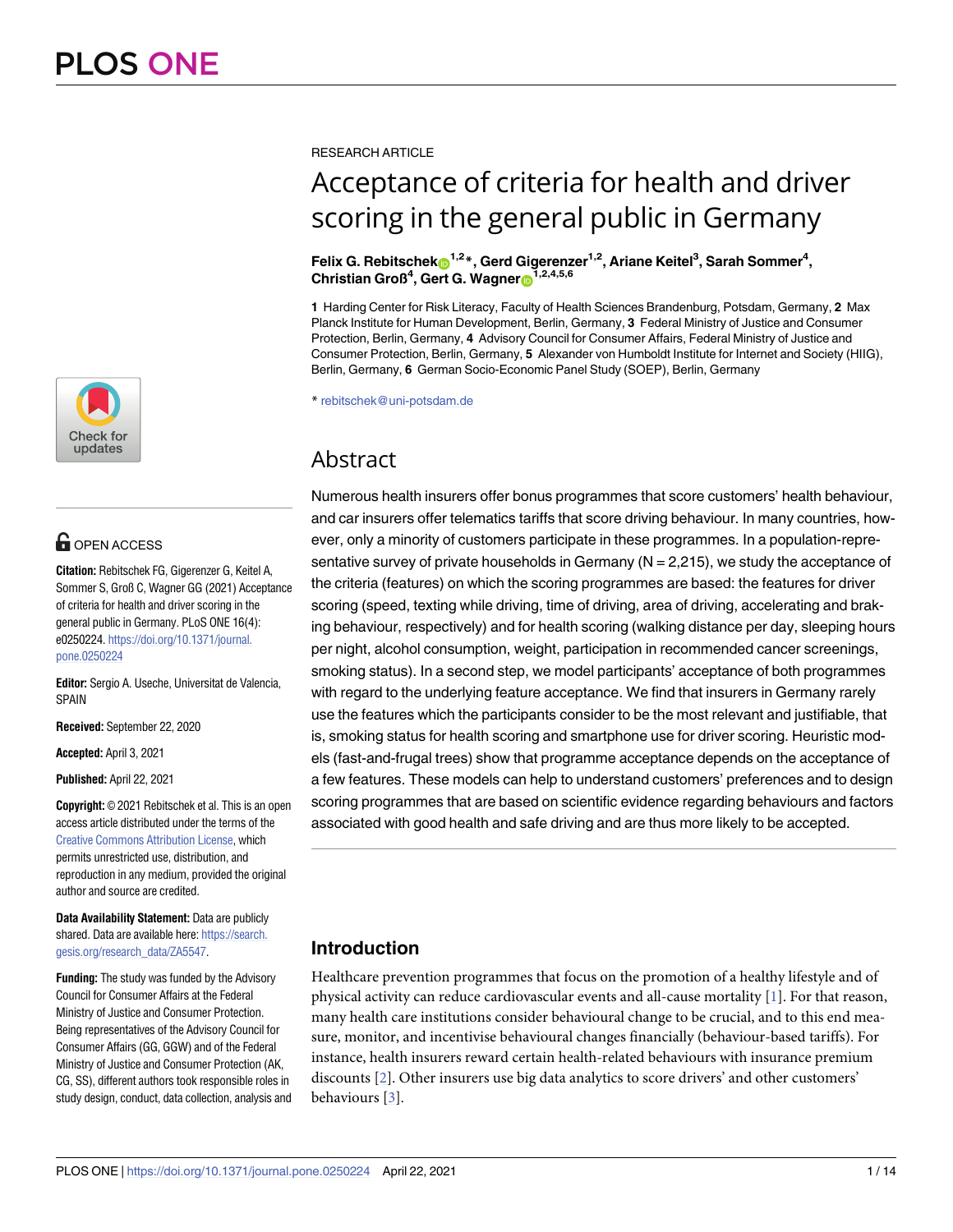<span id="page-1-0"></span>interpretation of the data and in preparation, review and approval of the manuscript.

**Competing interests:** The authors have declared that no competing interests exist.

Scoring models are algorithms that process criteria of an individual (e.g. his or her characteristics, behaviour, or living conditions) to derive a value (e.g. a prediction or a classification). Scoring models can have two aims: to predict and to steer individuals' behaviour [[4\]](#page-11-0). The scoring of humans and their behaviour is traditionally found in schools, where pupils receive marks for their performances in tests, and in everyday life in the form of credit scoring. But scoring has since become a more general principle. Today, it is applied in economy (e.g. for consumer scoring) [\[4](#page-11-0)] and, in part, in policymaking (e.g. Chinese social scoring system developments [\[5](#page-11-0)]) and public service, such as predictive policing [[6](#page-11-0)]). Steering behaviour of individuals via scoring has, thus, has become a rationale not only for the Chinese citizen scoring systems [\[5](#page-11-0)], but also for commercial systems in the Western world [[7](#page-11-0)].

Incentive programmes in health insurance and telematics programmes in automobile liability insurance reward (and occasionally punish) behaviours by utilising higher and lower insurance premiums and discounts. Insurers have manifold intentions when providing scoring programmes: e.g. promoting healthy behaviour and thereby potentially reducing expenditures for preventable and chronic disease management [[8](#page-11-0)] and promoting safe driving of customers to prevent costly consequences of accidents [[9\]](#page-11-0). Scoring programmes are also viewed as essential marketing tools  $[8, 10, 11]$  $[8, 10, 11]$  $[8, 10, 11]$  $[8, 10, 11]$  $[8, 10, 11]$  $[8, 10, 11]$  that could give insurers a competitive edge and help them attract the attention of low-risk customers [[12](#page-11-0)], such as of young people for health insurances.

Nevertheless, it remains open whether such programmes are effective in terms of their announced goals of fostering safe driving and healthy behaviour (see, e.g. the difficulties in driver scoring field research [[20](#page-11-0)]. For instance, monetary rewards can support smoking cessation, vaccination and screening participation over the short term [[13\]](#page-11-0), but not consistently for people over 50 years of age [[14](#page-11-0)]. Some authors believe health scoring has been proven to be effective and economically useful  $[11]$  $[11]$ , even though evidence is mixed  $[15-17]$ . Those individuals who decide to participate in health scoring also more likely decide—and potentially would have decided anyway—to participate in preventive measures regarding nutrition, exercise and relaxation [[18](#page-11-0)], health expenditures can increase [[8\]](#page-11-0). In summary, health scoring programmes are in place, although substantial evidence on the effectiveness of implemented health and driver scoring has yet to be provided, especially randomised controlled field experiments [\[19\]](#page-11-0)).

Customer figures indicate limited public acceptance of the existing types of behavioural consumer scoring. The uptake of driver scoring programmes in Germany, promising savings of up to 30% of premiums, appears to be quite limited. Only about 300,000 among 40 million licensed drivers take part in driver scoring (2019). The number of insurers who offer telematics contracts decreased from 14 (in 2017) to 10 (in 2020) [\[20\]](#page-11-0). The uptake of health scoring in Germany also appears to be limited: a proprietary online survey in 2017 reported that one out of four customers of public health insurers took part [\[21\]](#page-11-0), compared with 20.4% in 2011 [\[22\]](#page-11-0). These observations raise a question: is the relative lack of uptake due to the criteria (features) used in the scoring programmes? In our study we test, with the help of a heuristic model, how the acceptance of scored behaviours affects the acceptance of scoring programmes.

Insurers' pricing of driving behaviour has a long history [\[23\]](#page-11-0), but technological developments in telematics over the last decade (GPS black boxes, the European emergency calling system eCall, telematics apps for smartphones) allow for incorporating new driving features: driving behaviour (e.g. acceleration) as well as driving conditions (e.g. night-time) which can affect premiums or discounts. Nevertheless, scoring models from today's German car insurers for prediction of cases of damages are often less complex in terms of the number of features than research developments suggest [[24](#page-11-0), [25](#page-11-0)]; typically, the weighted average of four feature values translates into a score.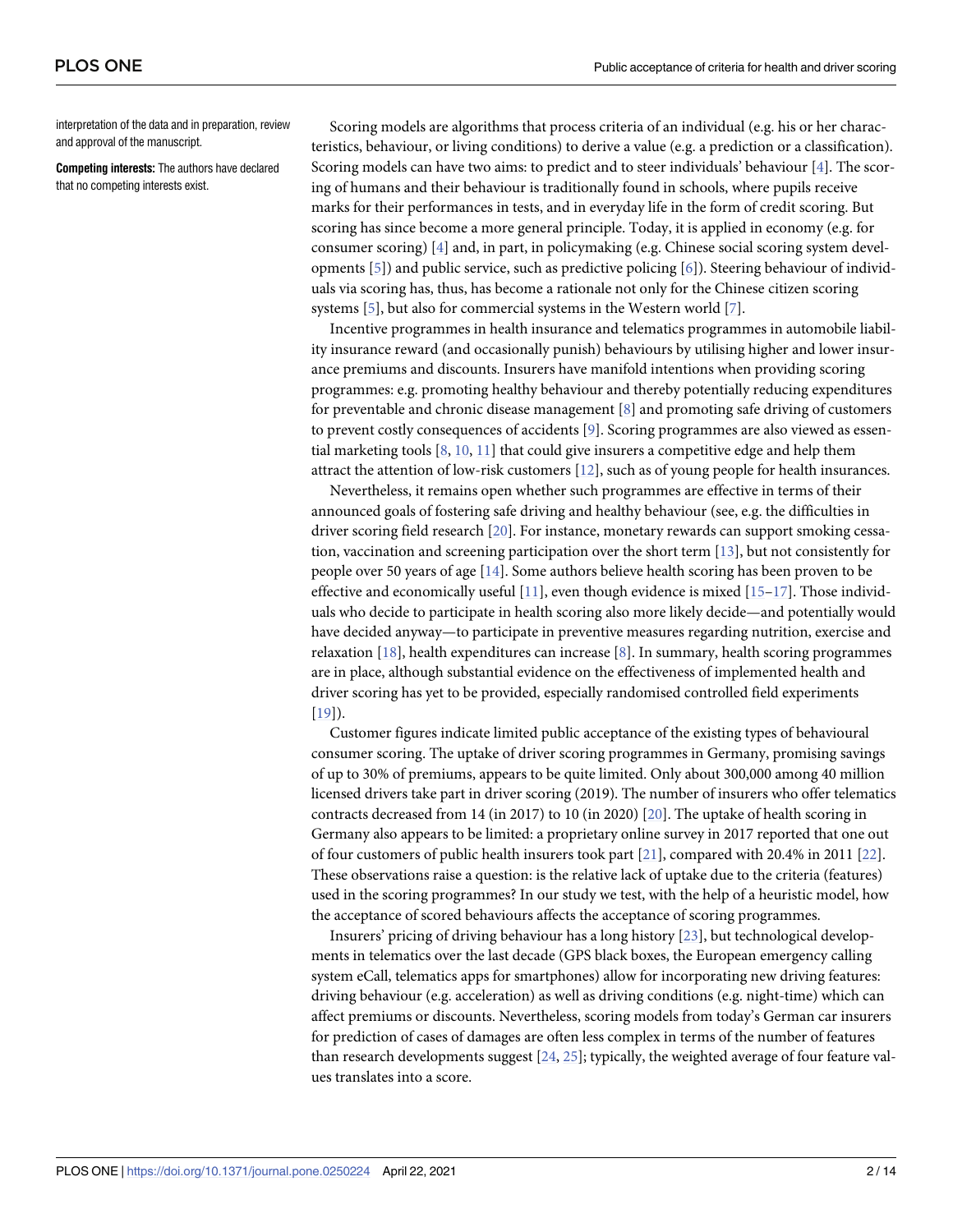| Validity (feature has proven effect on driving safety)  | Percentage of insurers using feature $[4]$ (N = 10) |  |  |  |
|---------------------------------------------------------|-----------------------------------------------------|--|--|--|
| Valid [29, 30]                                          | 90%                                                 |  |  |  |
| Valid [30]                                              | 22%                                                 |  |  |  |
| Valid [30, 31]                                          | 33% [Time: 100%]                                    |  |  |  |
| Unknown [32, 33] (depends on type of safety event)      | 33% [Route type: 70%]                               |  |  |  |
| Valid [34, 35] (driving with foresight)                 | 100%                                                |  |  |  |
| Valid (e.g. exhaustion)                                 | 11%                                                 |  |  |  |
| Validity (feature has proven positive effect on health) | Percentage of insurers using feature $[4]$ (N = 45) |  |  |  |
| Valid [36, 37]                                          | $< 5\%$                                             |  |  |  |
| Unknown [38, 39] (e.g. about more than 8 hours)         | 0%                                                  |  |  |  |
| Valid [40]                                              | 0%                                                  |  |  |  |
| Unknown [41] (baselines)                                | 18%                                                 |  |  |  |
| Unknown [42]                                            | 100%                                                |  |  |  |
| Valid $[43]$                                            | 16%                                                 |  |  |  |
| Valid (if confirmed activity)                           | 91%                                                 |  |  |  |
| Unknown (proxy activity)                                | 91%                                                 |  |  |  |
| Unknown (proxy activity)                                | 64%                                                 |  |  |  |
| Valid (confirmed activity)                              | 91%                                                 |  |  |  |
| Valid (if recommended)                                  | 91%                                                 |  |  |  |
| Unknown (proxy)                                         | 7%                                                  |  |  |  |
|                                                         |                                                     |  |  |  |

<span id="page-2-0"></span>Table 1. Features for driver and health scoring with their validity, and the percentage of insurers using them in Germany.

<https://doi.org/10.1371/journal.pone.0250224.t001>

Due to the regulations governing statutory health insurers in Germany, who insure 73 out of 82 million people (German Ministry of Health 1 July 2019), incentive programmes do not influence premiums but instead provide forms of discounts. Health scoring programmes typically evaluate features such as sports activities, weight, cancer screening participation, and smoking. Although the programmes were not originally designed with telematics technology, the latter has become a component of many programmes. Apps no longer simply comprise digital booklets to document activities; some insurers now integrate wearables and step counters to score actual behaviour [[26](#page-12-0)].

Very often, however, proxy values (e.g. gym membership) instead of actual behaviour (e.g. workout at the gym) determine discounts (Table 1). And insurers often fail to provide evidence [\[4](#page-11-0)] for why certain features are rewarded (or punished) as well as potential side effects for consumers [\[27\]](#page-12-0). Thus, insurers do not necessarily base their scoring models on evidence regarding the effectiveness of features in terms of an announced scoring goal.

In the following we explore to what extent a specific scoring feature is evaluated by consumers as being justifiable and whether these evaluations predict the acceptance of scoring programmes. To that purpose, we propose and test a heuristic model, a transparent fast-andfrugal decision tree for classification under uncertainty [\[28\]](#page-12-0). Additionally, we contrast consumers' evaluations with evidence on the actual use and effectiveness of scoring features reported by insurance companies.

#### **Materials and methods**

Our aim was to study how a representative sample of the population in Germany evaluates features for a scoring-based pricing of health and car insurances, with a between-subjects design that assigned participants to questions about driver or health scoring, and either to a condition with bonus framing or, with regards to potential penalties or behavioural punishment, to a condition with "malus" framing. Participants evaluated five features for driver scoring (speed,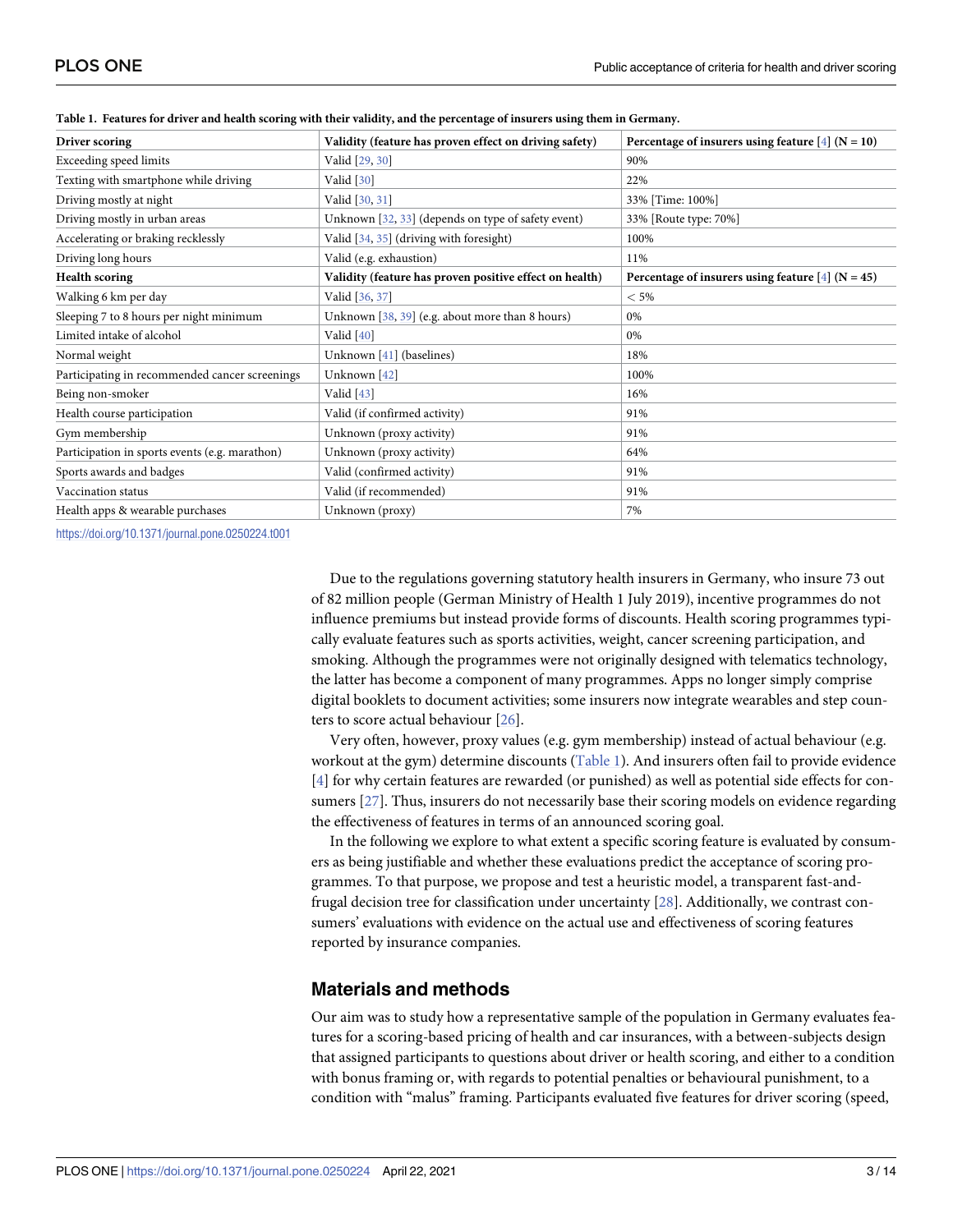<span id="page-3-0"></span>texting while driving, time of driving [day vs. night], area of driving [city vs. countryside], accelerating and braking), and six features for health scoring (walking distance per day, sleeping hours per night, alcohol consumption, weight, participation in recommended cancer screenings, smoking status).

Together with the Advisory Council for Consumer Affairs—independent experts from various disciplines who advise Germany's federal Government in consumer protection policy—we developed the survey questionnaire for a population-representative survey. The survey was structured as follows: questions on participants' health and mobility behaviour, knowledge about credit scoring (reported elsewhere [\[4](#page-11-0)]), driver and health scoring (between-subjects design, 2 [driver/health scoring] x 2 [bonus/malus frame]), attitudes towards novel forms of scoring that link multiple domains of life in one score ("super-scoring", e.g. social credit scores, also reported elsewhere [[4](#page-11-0)]), attitudes towards digital technologies, control beliefs, and socio-demographic data.

The survey was conducted by the fieldwork company Infas as part of a national computeraided (to the interviewer) telephone survey (CATI) on consumer scoring from February to April 2018. An ADM telephone sample [\[45\]](#page-12-0) was drawn according to the dual-frame approach, with fixed and mobile telephone numbers in the distribution 70% to 30%. To allow for nonresponse and ineligibility, Infas rang 110,228 phone numbers in Germany without prior notice. Of these, 88,302 numbers were not valid, 14,327 refused and 5,384 could not be contacted, were not able to participate or did not complete the survey questions. 2,215 interviews were conducted in full (utilisation rate 10%).

#### **Sample population**

The 2,215 participants were German-speaking residents in Germany in private households with a fixed or mobile phone connection. 1,123 men and 1,092 women aged 16 to 94 participated ( $M = 49.2$  years of age (SD = 18.9)). Participants gave verbal consent within a standard instruction that provided obligatory information and information on request, and consent was documented by the interviewers electronically (S1 [Table\)](#page-10-0). A separate parental consent for participants at the age of 16 to 17 is not required in Germany.

#### **Survey administration**

The standardised questionnaire was pre-tested with 91 participants (52% female,  $M = 34.8$ ) years of age  $[SD = 15.1]$  in a group test  $[44]$  $[44]$  $[44]$  and in 48 telephone interviews  $[4, 45]$  $[4, 45]$  $[4, 45]$  $[4, 45]$ . The average duration of interviews was 22.5 minutes. Because the willingness to participate varied among different population groups, the sample was weighted as follows: first, design transformation weighting (household to individual level) and, second, redress weighting according to crossed population features (especially age, gender, number of household members).

#### **Survey questionnaire**

The questionnaires presented scenarios for driver scoring (car insurance) and health scoring (health insurance) [\[9](#page-11-0), [21](#page-11-0)]. The driver scoring scenario was: "Imagine that a car insurance company offers a tariff that depends on the driver's driving behaviour. One's driving behaviour would be recorded for this purpose, for example, with a mobile phone. Whoever participates in this tariff could, depending on their own driving behaviour, influence the amount of their insurance premium." Then participants were asked how justified they think the following regulations are: "A lower car insurance premium is paid by those who maintain the prescribed maximum speed / do not write or read phone messages while driving / mostly drive during the day / mostly drive a car in the country / accelerate or brake carefully." This is the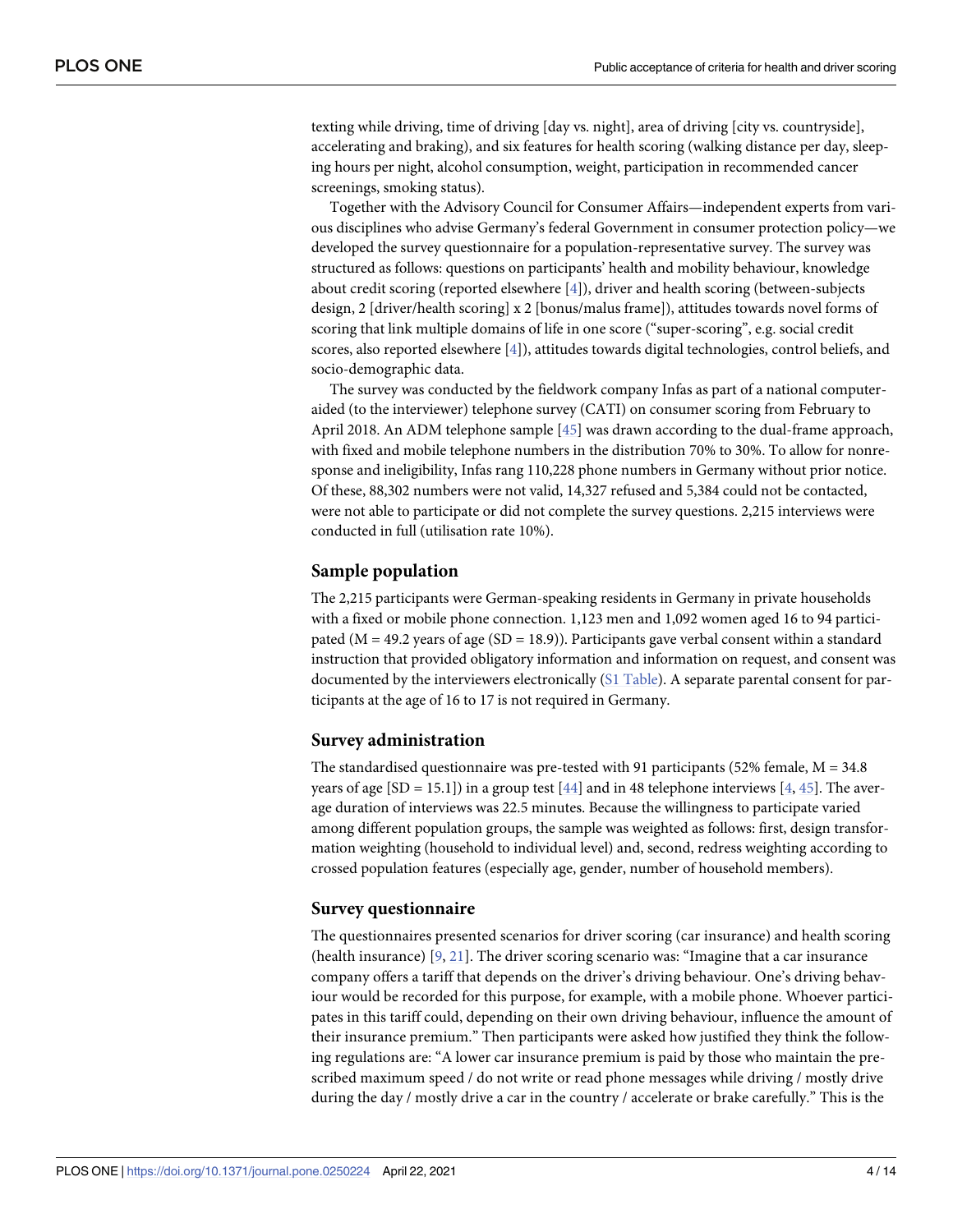<span id="page-4-0"></span>formulation for bonus framing. Afterwards, participants were asked whether they would personally consider using such a car insurance tariff that takes into account features such as speed, mobile phone use, acceleration and braking behaviour, time and area of driving (Yes/ No/I do not know). All of the questions (bonus and malus framing) can be found in the (S2 [Table\)](#page-10-0).

Similarly, a health scoring scenario informed the participants: "Imagine that a health insurance company offers a tariff that depends on the health behaviour of the insured. One's health behaviour would be recorded for this purpose, for example, with a mobile phone. Whoever participates in this tariff could, depending on their own health behaviour, influence the amount of their insurance premium. How would you evaluate the following regulations? A higher health insurance premium is paid by those who walk less than 6 kilometres per day / sleep less than 7 to 8 hours per night / drink more than small amounts of alcohol / are overweight / do not participate in recommended cancer screening tests / are smokers." This is the formulation for malus framing.

#### **Analysis**

Analyses were performed by logistic regressions with the dependent variable "considering participation in a scoring programme" (Yes vs. No/I do not know) across the two scorings (driver, health) to investigate the influences of respective feature evaluations. Given our assumptions, we included (besides one exploratory analysis with age, gender, and education) bonus/malus framing and respective scoring features (S3 [Table\)](#page-10-0) as potential predictors (without further selection all variables are entered in a single step in the model; model fit indicated by goodness of fit).

We used the FFtree [[46](#page-12-0)] package for R to develop and validate fast-and-frugal decision tree models. Fast-and-frugal trees are interpretable, lexicographic decision trees with only a few features. Each feature is followed by a branch leading either to the next feature or directly to a decision. Only the last feature branches into two possible decisions [\[28\]](#page-12-0). The models were determined according to the "ifan" algorithm which systematically varies and truncates the tree structure for a fixed set of features, ordered by their respective balanced accuracy (bacc) in classification, in order to choose one tree (with the highest bacc) among a set ("fan") of trees [\[46\]](#page-12-0).

#### **Results**

More than one third of the representative sample considered participating in driver scoring (36.0%) and health scoring (33.8%). For an overview see [Table](#page-5-0) 2. Among participants holding a driver's license, 34.1% considered participation in driver scoring (40 million out of 69.5 million adults in Germany held a type of driver's license in 2018 [[20](#page-11-0)]). Participating in driver scoring was less likely considered by people aged 50 years or above (OR = 0.63, 95%CI [0.38, 0.88], *p <* .001). Neither gender nor education affected the consideration of participating in health scoring (S3 [Table;](#page-10-0) undirected analyses of any personal survey variable to influence scoring acceptance are published in a report of the company Infas for the Ministry of Justice and Consumer Protection [[45](#page-12-0)]). Respondents were less likely to consider driver scoring in the case of malus systems as opposed to bonus systems (OR =  $0.57$  [0.31, 0.81],  $p < .001$ ). Notably, malus framing did not alter acceptance of health scoring ([Table](#page-5-0) 2).

#### **Feature evaluation and acceptance of scorings**

Whereas the clear majority (72%) of our respondents evaluated the observation and scoring of texting while driving as justified ([Table](#page-5-0) 2), situational features, driving during the day or at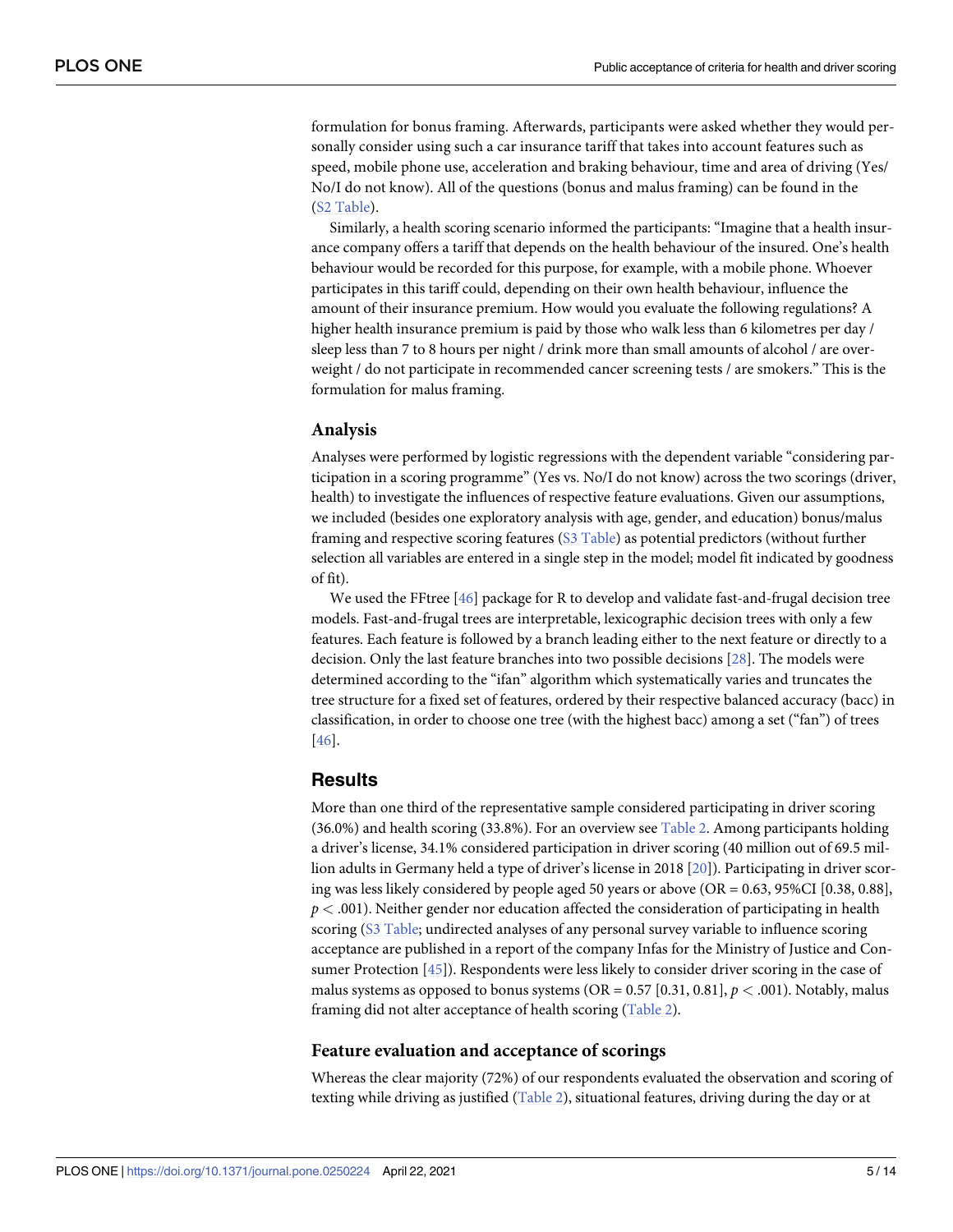|                                                                                                | Total                      | Framing                   |                         | Gender                  |                          | Age                        |                         | Education <sup>b</sup>  |                         |                            |
|------------------------------------------------------------------------------------------------|----------------------------|---------------------------|-------------------------|-------------------------|--------------------------|----------------------------|-------------------------|-------------------------|-------------------------|----------------------------|
|                                                                                                |                            | <b>Bonus</b>              | <b>Malus</b>            | Female                  | Male                     | $<$ 50<br>years            | > 50<br>years           | Low                     | Moderate                | High                       |
| N                                                                                              | 1,160                      | 563                       | 598                     | 583                     | 577                      | 565                        | 587                     | 802                     | 146                     | 197                        |
| Consideration to participate in driver<br>scoring (to join the tariff), % [95%CI] <sup>a</sup> | 36.0<br>[34.6,<br>37.4]    | 42.7 [40.6,<br>44.8       | 29.7 [27.8,<br>$31.6$ ] | 38.1 [36.1,<br>$40.1$ ] | 33.8<br>[31.8,<br>35.8]  | 41.5<br>[39.4,<br>43.6     | 31.2<br>[29.3,<br>33.1] | 36.3<br>[34.6,<br>38.0] | 35.3 [31.3,<br>39.3]    | 33.1<br>[29.7,<br>$36.5$ ] |
| Rather/definitely justified use of the<br>following features:                                  |                            |                           |                         |                         |                          |                            |                         |                         |                         |                            |
| Exceeding speed limits, % [95%CI]                                                              | 46.3<br>[43.4,<br>49.2]    | 62.3 [58.3,<br>66.3]      | 31.3 [27.6,<br>35.0]    | 44.5 [40.5,<br>48.5]    | 48.2<br>[44.1,<br>52.3]  | 53.9<br>[49.8,<br>58.0     | 39.3<br>[35.3,<br>33.3] | 45.2<br>[41.8,<br>48.6  | 43.7 [35.6,<br>51.8]    | 49.1<br>[42.1,<br>56.1]    |
| Texting with smartphone while driving,<br>% [95%CI]                                            | 72.2<br>[69.6,<br>74.8]    | 65.6 [61.7,<br>69.5]      | 78.4 [75.1,<br>81.7]    | 69.9 [66.2,<br>73.6     | 74.4<br>[70.8,<br>78.0]  | 75.6<br>[72.1,<br>79.1]    | 69.2<br>[65.5,<br>72.9] | 73.4<br>[70.3,<br>76.5] | 67.8 [60.2,<br>75.4     | 69.0<br>[62.5,<br>$75.5$ ] |
| Driving mostly at night, % [95%CI]                                                             | $9.8$ [8.1,<br>$11.5$ ]    | 16.9 [13.8,<br>20.0]      | $3.1$ [1.7,<br>$4.5$ ]  | $8.9$ [6.6,<br>$11.2$ ] | $10.7$ [8.2,<br>$13.2$ ] | $8.0$ [5.8,<br>$10.2$ ]    | $11.6$ [9.0,<br>14.2    | $11.7$ [9.5,<br>13.9]   | $5.8$ [2.0, 9.6]        | 5.9 [2.6,<br>$9.2$ ]       |
| Driving mostly in urban areas, % [95%<br>CI]                                                   | 22.4<br>[20.0,<br>24.8]    | 29.9 [26.1,<br>33.7]      | 15.4 [12.5,<br>18.3]    | 20.2 [16.9,<br>$23.5$ ] | 24.7<br>[21.2,<br>28.2]  | 19.3<br>[16.0,<br>$22.6$ ] | 25.6<br>[22.1,<br>29.2] | 23.9<br>[20.9,<br>26.9] | $12.3$ [7.0,<br>17.6    | 22.6<br>[16.8,<br>28.4]    |
| Accelerating or braking recklessly, %<br>$[95\%CI]$                                            | 46.5<br>[43.6,<br>49.4]    | 44.1 [40.0,<br>48.2]      | 48.7 [44.7,<br>52.7]    | 48.5 [44.4,<br>52.6]    | 44.3<br>[40.2,<br>48.4]  | 47.5<br>[43.4,<br>51.6]    | 46.0<br>[42.0,<br>50.0] | 47.3<br>[43.8,<br>50.8] | 42.6 [34.6,<br>$50.6$ ] | 43.5<br>[36.6,<br>50.4]    |
| Consideration to participate in health<br>scoring (to join the tariff), % [95%CI]              | 33.8<br>[32.3,<br>$35.3$ ] | 35.6 [33.6,<br>$37.6$ ]   | 31.7 [29.7,<br>33.7]    | 32.9 [30.9,<br>34.9]    | 34.6<br>[32.5,<br>36.7]  | 34.6<br>[32.5,<br>$36.7$ ] | 33.3<br>[31.2,<br>35.4] | 32.9<br>[31.1,<br>34.7] | 32.3 [28.6,<br>$36.0$ ] | 34.9<br>[31.6,<br>38.2]    |
| N                                                                                              | 1,055                      | 557                       | 498                     | 547                     | 507                      | 522                        | 524                     | 669                     | 157                     | 204                        |
| Rather/definitely justified use of the<br>following features:                                  |                            |                           |                         |                         |                          |                            |                         |                         |                         |                            |
| Walking 6 km per day, % [95%CI]                                                                | 17.6<br>[15.3,<br>19.9]    | 26.1 [22.4,<br>29.8       | $8.1$ [5.7,<br>$10.5$ ] | 14.1 [11.2,<br>17.0     | 21.3<br>[17.7,<br>24.9   | 20.2<br>[16.8,<br>23.6     | 15.2<br>[12.1,<br>18.3] | 16.7<br>[13.9,<br>19.5] | 20.4 [14.1,<br>26.7]    | 17.9<br>[12.6,<br>$23.2$ ] |
| Sleeping 7 to 8 hours per night<br>minimum, % [95%CI]                                          | $9.2$ [7.5,<br>10.9]       | $13.3$ [10.5,<br>$16.1$ ] | $4.6$ [2.8,<br>6.4      | $7.6$ [5.4,<br>9.8      | $10.8$ [8.1,<br>13.5]    | $11.4$ [8.7,<br>$14.1$ ]   | 7.1 [4.9,<br>9.3]       | $9.3$ [7.1,<br>11.5]    | $8.0$ [3.8,<br>$12.2$ ] | $8.2$ [4.4,<br>12.0        |
| Very limited intake of alcohol, % [95%<br>CI]                                                  | 39.4<br>[36.5,<br>42.3]    | 43.0 [38.9,<br>47.1]      | 35.3 [31.1,<br>39.5]    | 41.2 [37.1,<br>45.3]    | 37.5<br>[33.3,<br>41.7]  | 42.0<br>[37.8,<br>$46.2$ ] | 37.1<br>[33.0,<br>41.2] | 38.6<br>[34.9,<br>42.3] | 45.0 [37.2,<br>52.8     | 39.5<br>[32.8,<br>46.2]    |
| Being of normal weight, % [95%CI]                                                              | 32.4<br>[29.6,<br>$35.2$ ] | $35.1$ [31.1,<br>39.1]    | 29.5 [25.5,<br>$33.5$ ] | 29.5 [25.7,<br>33.3]    | 35.6<br>[31.4,<br>39.8]  | 33.6<br>[29.5,<br>37.7]    | 31.6<br>[27.6,<br>35.6] | 32.3<br>[28.8,<br>35.8] | 32.0 [24.7,<br>39.3]    | 35.3<br>[28.7,<br>41.9     |
| Participating in recommended cancer<br>screenings, % [95%CI]                                   | 55.2<br>[52.2,<br>58.2]    | 63.1 [59.1,<br>67.1]      | 46.4 [42.0,<br>50.8]    | 51.2 [47.0,<br>55.4]    | 59.5<br>[55.2,<br>63.8]  | 60.0<br>[55.8,<br>64.2     | 50.9<br>[46.6,<br>55.2] | 52.2<br>[48.4,<br>56.0  | 62.2 [54.6,<br>69.8]    | 60.6<br>[53.9,<br>67.3]    |
| Being non-smoker, % [95%CI]                                                                    | 58.1<br>[55.1,<br>$61.1$ ] | 58.5 [54.4,<br>62.6       | 57.6 [53.3,<br>61.9]    | 58.1 [54.0,<br>$62.2$ ] | 58.0<br>[53.7,<br>62.3   | 58.9<br>[54.7,<br>63.1     | 57.5<br>[53.3,<br>61.7  | 53.8<br>[50.0,<br>57.6  | 62.9 [55.3,<br>70.5     | 67.1<br>[60.6,<br>73.6     |

<span id="page-5-0"></span>[Table](#page-4-0) 2. Percentage of participants who considered participation in driver or health scoring programmes and their ratings of the features as "rather" or "definitely" **justified.**

<sup>a</sup>Values do not always add up to 100% because participants are weighted for representativeness.

<sup>b</sup>: Educational level according to ISCED but without vocational qualifications (not assessed)

<https://doi.org/10.1371/journal.pone.0250224.t002>

night and driving in rural or urban areas were deemed justifiable by only a minority (10% and 22%, respectively). For health insurance, the majority of our sample evaluated cancer screening participation (55%) and smoking status (58%) as justified features, while walking (18%) and sleeping (9%) were considered justifiable by only small minorities. Factors that influence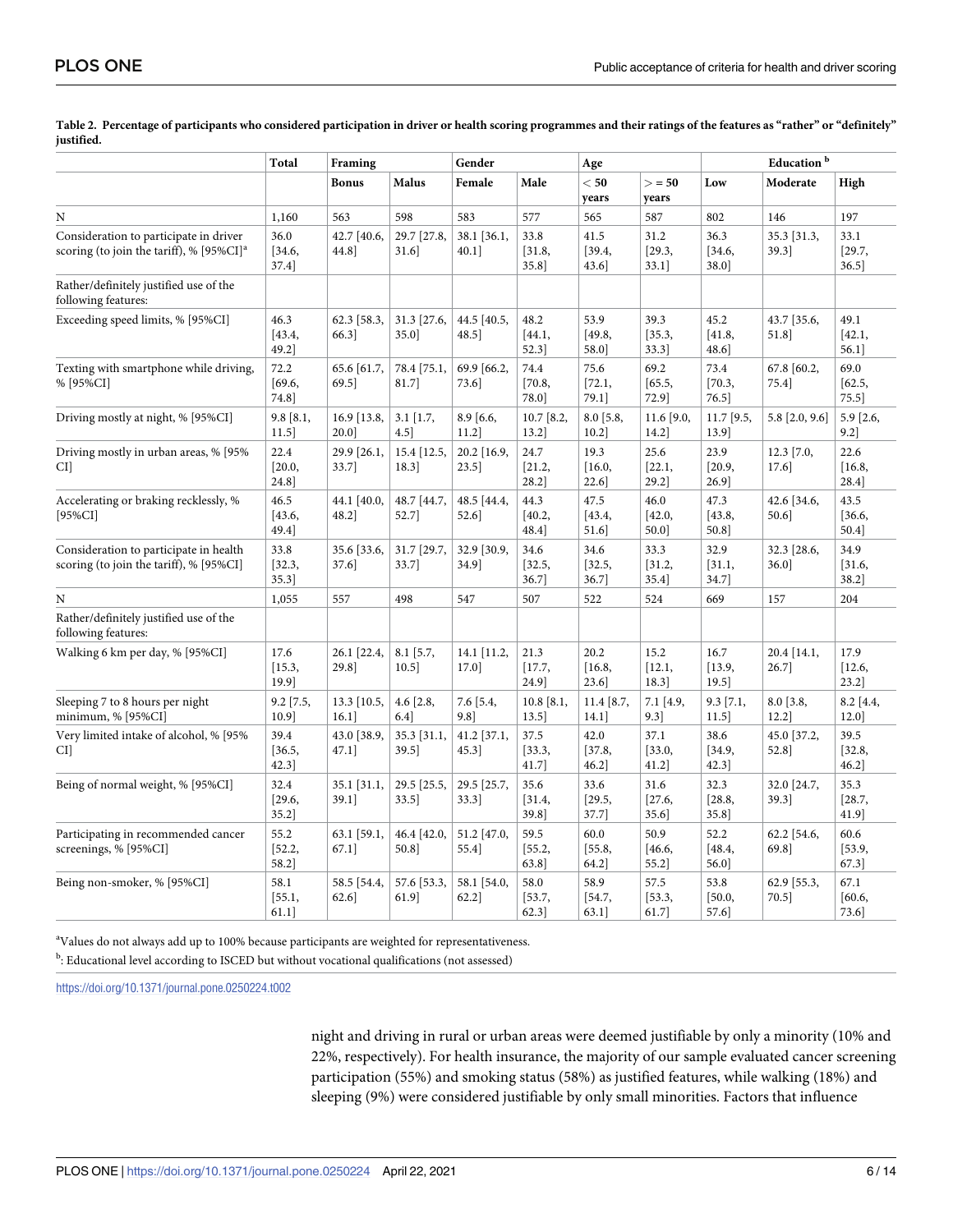<span id="page-6-0"></span>justifiability were published in a report by the Advisory Council for Consumer Affairs Germany [\[45\]](#page-12-0).

The acceptance of scoring systems was associated with the evaluations of different features in terms of their justified use for scoring. Justified use of all features increased (with odds ratios between 1.63 and 3.57) the chance of considering driver scoring. Based on justifiability ratings, a logistic regression explained 32% of driver scoring program acceptance ( $\chi^2(5)$  = 312.50,  $p <$ .001). Justified use of all features except sleep duration (*p* = .455) increased (with odds ratios between 1.75 and 2.71) the chance of considering health scoring. Based on justifiability ratings, a logistic regression explained 37% of variance in health scoring acceptance ( $\chi^2(6) = 323.27$ ,  $p < .001$ ).

In a next step, we used the evaluation of features to model participants' decision process for considering or not considering health or driver scoring. Given the many factors that influence such a consideration, this task meets the definition of a problem under uncertainty [[47](#page-12-0)]. Because simple models are useful for making predictions under uncertainty [\[48\]](#page-12-0), we modelled the acceptance of scoring systems using fast-and-frugal decision trees (FFTs) [[28](#page-12-0)]. These were shown to perform comparably well to highly complex models while being comprehensible (e.g. Fig 1A). Because it was reported before that framing affects the evaluation of individual scoring features [\[4](#page-11-0)], the respective uptake considerations were modelled separately.

Each FFT contains three features whose justifiability for driver scoring had been rated by participants (Fig 1A and 1B). According to the FFT for the bonus condition, if participants did not find it justified to reward adherence to speed limits, they did not consider participation in driver scoring. If participants found it justified to reward adherence to speed limits, careful acceleration and braking, they considered participating in driver scoring. Those who were against rewarding careful acceleration and braking considered participation if at least nontexting while driving was rewarded.

For the malus condition: If participants did not find it justified to punish reckless acceleration and braking, they did not consider participation in driver scoring. If participants found it justified to punish exceeding of speed limits and reckless acceleration and braking, they



<https://doi.org/10.1371/journal.pone.0250224.g001>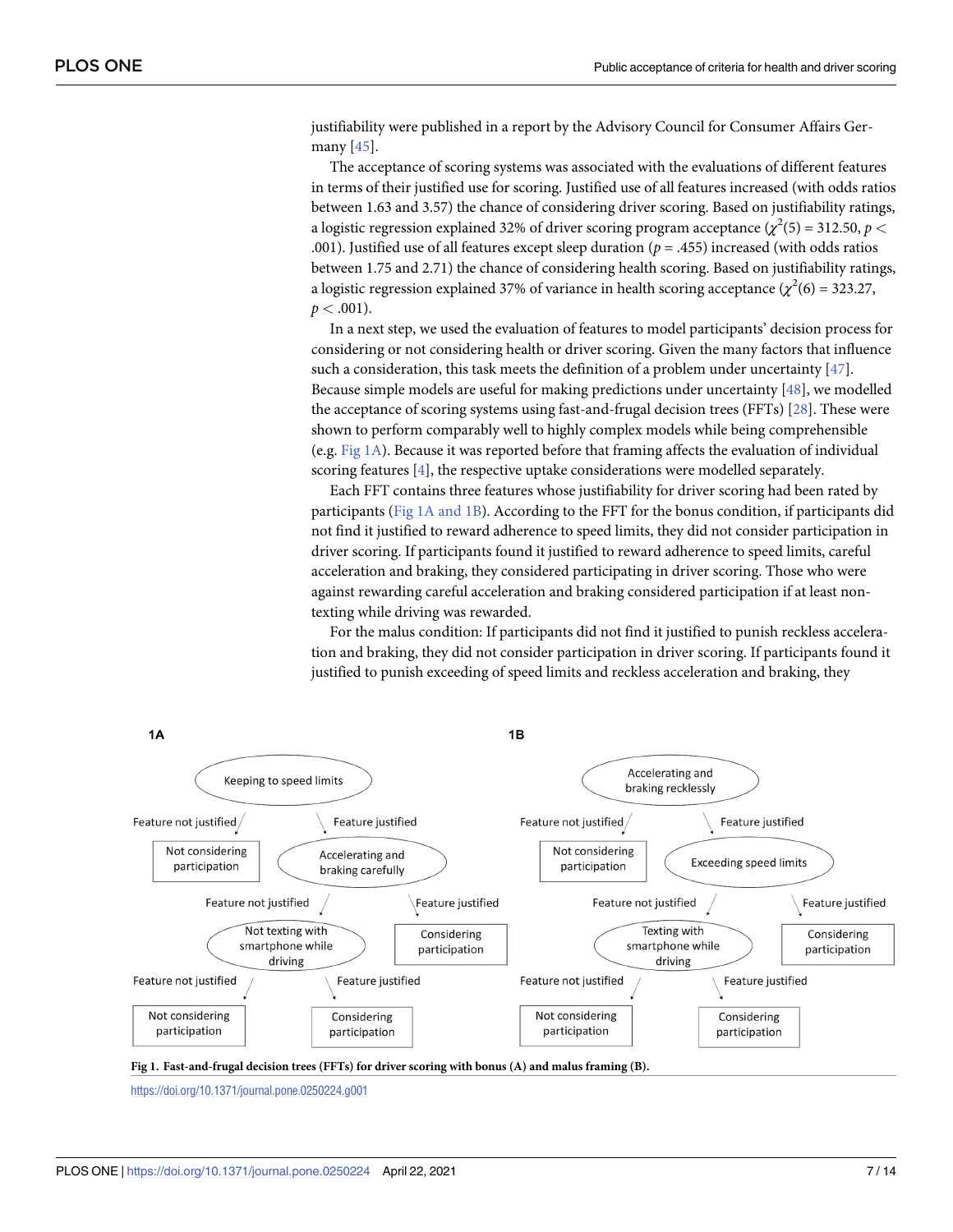<span id="page-7-0"></span>



<https://doi.org/10.1371/journal.pone.0250224.g002>

considered participating in driver scoring. Those who were against punishing violation of speed limits considered participation if at least texting while driving was punished.

Situational features were not predictive in either model of participants' decision making. The trees' predictive accuracy (balanced across misses and false positives) of.76 (for bonus) and.74 (for malus) was confirmed with 10fold cross-validations (training and testing data were randomly chosen ten times).

Based on the rated justifiability of feature use for health scoring, FFTs with three (bonus, Fig 2A) and four features (malus, Fig 2B) were modelled. According to the FFT for the bonus condition, if participants did not find it justified to reward limited alcohol consumption, they did not consider participation in health scoring. If participants found normal weight a feature worthy of being rewarded, they considered participating in health scoring. Those who were against rewarding limited alcohol consumption and body weight considered participation if at least non-smoking was rewarded.

For the malus condition, if participants found it justified to punish those with non-normal body weight, they considered participation in health scoring. If participants did not find it justified to punish non-normal body weight or smoking, they did not consider participation in health scoring. Only those in favour of punishing smoking, non-participation in cancer screening and high alcohol consumption considered participation.

Sleeping and walking evaluations did not predict health scoring considerations. Participation in cancer screening was relevant only for the bonus frame. The tree's predictive accuracy of.75 (for bonus) and.74 (for malus) was confirmed with 10fold cross-validations.

#### **Are the features car and health insurers use valid and considered justifiable by consumers?**

In the last step, participants' evaluations of the justifiability of features to be used for scoring was contrasted with the actual use of features by insurers to calculate premium-related reward or punishment in driver and health scoring tariffs. First, we re-analysed company self-report data based on a survey which we designed and whose results were previously published [[4](#page-11-0)]. Besides braking and acceleration, the feature speed was used by nearly all insurers ([Table](#page-2-0) 1).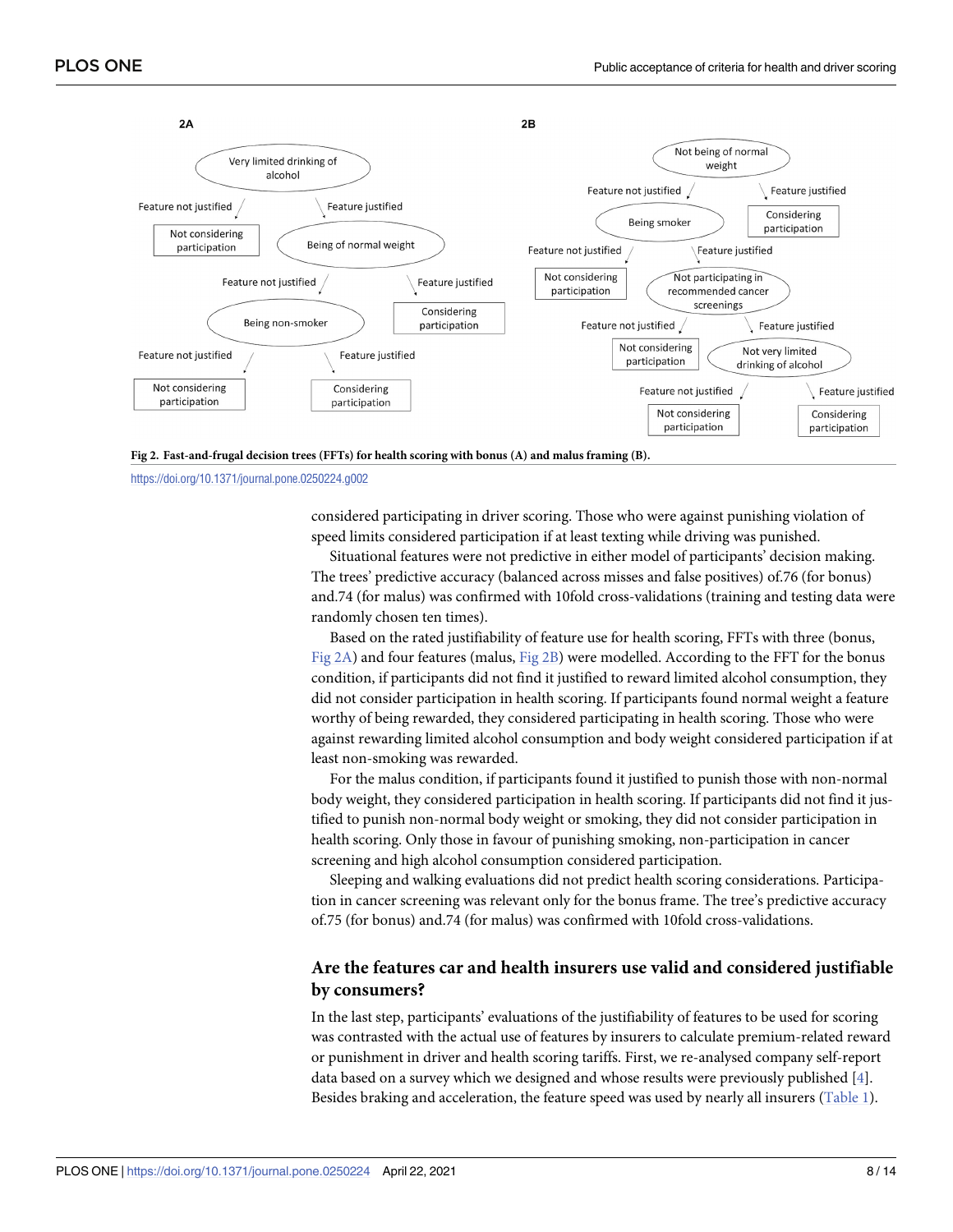<span id="page-8-0"></span>Time of driving time and area were used by about one third of insurers. However, only two out of ten scored smartphone use in 2018. This is noteworthy because the justifiability of the feature, specifically, texting while driving, is relevant for predicting driver scoring acceptance (Fig 1A [and](#page-6-0) 1B).

Screening participation and examinations, health course participation, sports club membership, sports awards and badges but also vaccination status were rewarded by nearly all health scoring programmes. Only 16–18% of programmes scored smoking and weight (BMI). This contrasts with the relevance of those features' evaluation for the acceptance of health scoring (Fig 2A [and](#page-7-0) 2B). Only 3 out of 45 insurers rewarded use of health apps and wearables in 2018.

Second, we collected available evidence on the validity of the features ([Table](#page-2-0) 1), the effectiveness of features as regards the goal of driving safety and good health. "Valid" was assigned to general knowledge (e.g. speedometers can assess speed reliably, speed of driving is regularly modifiable without heavily affecting life conditions) and to evidence based on empirical trials, systematic reviews and consensus statements of research associations that we uncovered with systematic literature searches. "Unknown" was assigned to any other evidence (e.g. lack of or conflicting evidence). For driver scoring, only one feature could not be unambiguously confirmed by the literature, as the risk of driving in urban vs. rural areas depends on the type of safety event considered [[32](#page-12-0), [33](#page-12-0)].

For health scoring, in contrast, only half of the features could be confirmed to promote health. Regularly sleeping more than 8 hours is not necessarily healthy [[38](#page-12-0), [39](#page-12-0)]. Cancer screenings vary in their benefit-harm ratios, with no proof of all-cause mortality reduction for any type of cancer [\[42\]](#page-12-0). The thresholds of normal weight, the use of BMI and the individual level for health promotion are subject to conflicting evidence [[41](#page-12-0)]. The unknown evidence status of normal weight contrasts with its perceived relevance for the acceptance of health scoring [\(Fig](#page-7-0) 2A [and](#page-7-0) 2B). However, the evaluation of smoking and alcohol as determinants of health scoring acceptance is clearly in line with the clinical evidence.

To summarize, insurers in Germany rarely use the features which the participants consider to be the most relevant and justifiable, that is, smoking status for health scoring and smartphone use for driver scoring.

#### **Discussion**

About every third person from 16 years of age in Germany—irrespective of gender—considers participation in driver scoring or health scoring ([Table](#page-5-0) 2) that incentivises behaviour in line with the goals of the respective insurers. Younger people are overrepresented in this substantial minority; they pay higher premiums on car insurance than middle-aged people [[49](#page-13-0)]. Moreover, young people show higher interest in consumer services that are realised with the help of information and communication technologies (telematics) and signal commitment to behavioural change [\[50\]](#page-13-0). Unlike in the case of driver scoring (bonus over malus), the population accepts health scorings with bonus and malus framing similarly.

Laypeople's evaluation of selected scoring features may play a central role in their evaluation of a programme (shown by fast-and-frugal tree models). This provides insights into what likely drives people's decisions whether to participate in the scoring programmes.

The first insight is the gap between the features accepted by consumers and the features used by insurers. Smartphone use (texting) while driving is a feature supported by a clear majority of the population (72%). It is also the only feature supported even more strongly when punished by malus [[4](#page-11-0)]. This acceptance is in line with traffic risk evidence [\[51\]](#page-13-0) and could be related to incidental news on accidents caused by smartphone-related distracted driving. The rare use of this feature in driver scorings in Germany (2018) clearly stands in contrast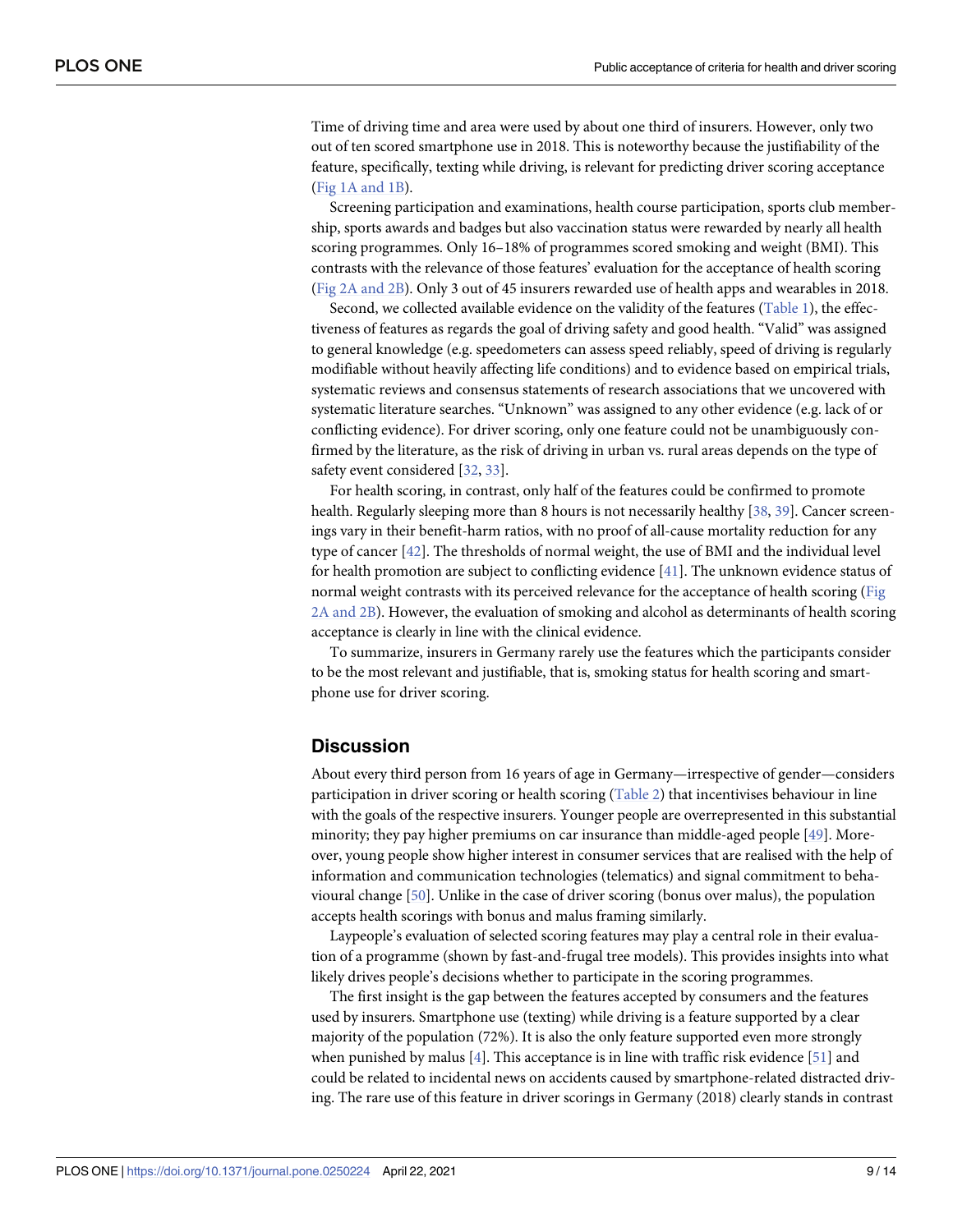<span id="page-9-0"></span>to evidence as well as to the lay evaluation. In accordance with that finding, our sample shows that more than half of the people in Germany support the evidence-based feature smoking for health scoring, but insurers rarely use it. One possible motive for not including texting while driving as a feature could be a concern with discouraging potential customers, given that more and more people text while drive. Yet the participants of the present study appear to accept such regulation by scoring. To that end, not only safety potential but also uptake potential is wasted. Including evidence-based and highly accepted features could support informed participation decisions.

The second insight is that feature acceptance seems to depend on fairness evaluations. Scoring situational features—time of driving (night or day) and area of driving (urban or rural areas)—is deemed least justified (10% and 22%). People may perceive their use as unfair. Under many conditions, people cannot simply choose where and when they drive: Health care employees working the night shift at emergency departments would be punished for nighttime driving (the same for parents picking up their teenage children from parties at night). The practice of including features that are statistically associated with accidents but not under the customer's control counteracts the stated goal of improving driving safety [[52](#page-13-0)]. Although the programmes are not intended to produce fairer pricing of coverage, they likely aim at increasing the number of customers participating. Even algorithms that are transparent about feature weights enable insurers more control about individual premiums, e.g. they can modify algorithms and how much they reward or punish quickly. Yet customer participation is likely to be driven by fairness concerns [\[53\]](#page-13-0), as this study indicates.

A central research question is posed by the link between the acceptance of features and their evidence basis, because there are scoring features that are currently used, which are proxies (e.g. external validity of gym memberships) or hardly evidence-based (e.g. internal validity of skin cancer screening [\[42\]](#page-12-0)). The present study does not enable us to determine the degree to which the limited validity of some of the features used by insurers hinders the uptake of telematics tariffs and incentive programmes of health insurers (only 3 out of 45 insurers score more than 20% of their customers [[4](#page-11-0)]). We hypothesise that it is the validity of perceived features rather than actual knowledge, which influences programme acceptance. For instance, the population strongly overestimates the benefits of cancer screenings [[54](#page-13-0)], a widely implemented feature in health scoring, for which our study shows high acceptance rates.

To this end, in order to increase acceptance insurers might consider (i) basing scoring systems on features that do not discriminate against people who have no possibility to avoid certain conditions (e.g. driving at night), and (ii) communicating the validity of the features, that is, the scientific evidence. This also calls for randomised-controlled studies proving effectiveness of scoring programmes in terms of the announced goals: driving safety, operationalised by accidents and their consequences, and health, operationalised by clinical outcomes. Political stakeholders can incentivise insurers to generate and communicate this evidence for the benefit of public safety.

The key limitation of our survey study is that we have investigated behavioural intentions only, not actual behaviour. The scoring scenarios we used were short, as necessitated by telephone surveys, and could have neglected relevant real-world features. Given 10% response rate, though usual for random digit calls to landline and mobile, a response bias could have evoked when the Ministry of Justice and Consumer Protection or the topics of health, car and data protection were mentioned in recruitment. We have to assume that more critical citizens, who more likely reject consumer scoring programmes or certain features, could not be sampled representatively. Accordingly, the absolute results for the population in Germany could be even more critical, with less proponents of such programmes. Finally, it would be desirable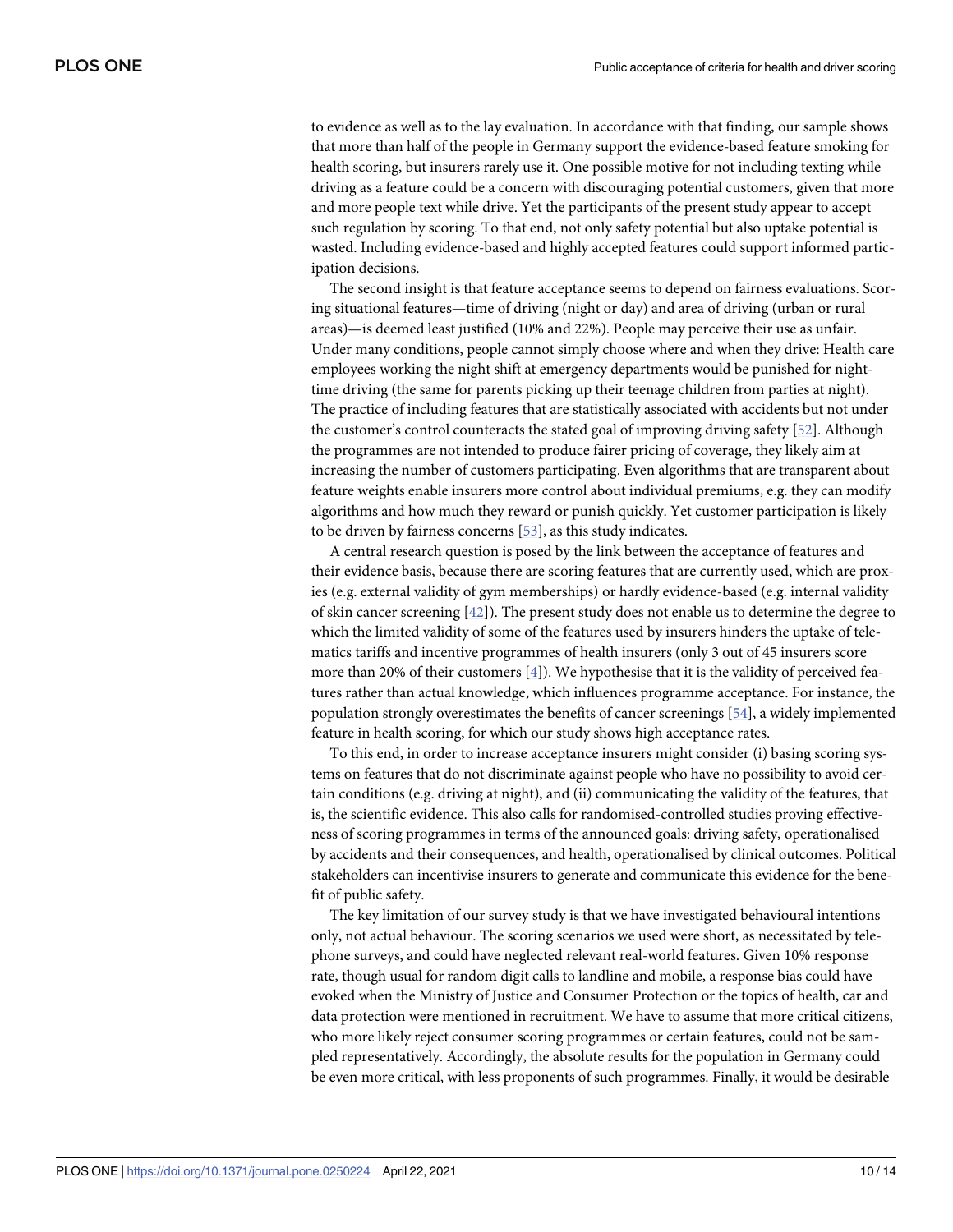<span id="page-10-0"></span>to cross-validate the FFT models in other cultures, as well as with a sample that receives more detailed information about scoring programmes.

Finally, this paper does not explore privacy concerns about device-based telematic solutions (e.g. in mobile Health [[55](#page-13-0)]). These remain relevant even if the proposed measures of fairness and evidence-based information are implemented in scoring programmes [[56](#page-13-0)].

To sum up, future research can be based on our insights that laypeople need reliable information about why certain features can be used to affect pricing of car and health insurance programmes. Reliable information plays an important role for their acceptance of such scorings. However, at the moment, justifiable features, from the perspective of potential customers, are rarely used.

#### **Supporting information**

**S1 [Table.](http://www.plosone.org/article/fetchSingleRepresentation.action?uri=info:doi/10.1371/journal.pone.0250224.s001) Introduction and consent form for the random digit call.** (DOCX)

**S2 [Table.](http://www.plosone.org/article/fetchSingleRepresentation.action?uri=info:doi/10.1371/journal.pone.0250224.s002) Items in the questionnaire.** (DOCX)

**S3 [Table.](http://www.plosone.org/article/fetchSingleRepresentation.action?uri=info:doi/10.1371/journal.pone.0250224.s003) Supplementary information on the regression analyses.** (DOCX)

#### **Acknowledgments**

We are grateful to Christoph Wilhelm, who performed the systematic searches for the evidence on the validity of scoring features. We thank our proof-reader Rona Unrau for her critical eye and two reviewers whose comments helped improve our manuscript.

#### **Author Contributions**

**Conceptualization:** Felix G. Rebitschek, Gerd Gigerenzer, Ariane Keitel, Sarah Sommer, Christian Groß, Gert G. Wagner.

**Data curation:** Gerd Gigerenzer, Ariane Keitel, Sarah Sommer, Christian Groß.

**Formal analysis:** Felix G. Rebitschek, Gert G. Wagner.

**Investigation:** Felix G. Rebitschek.

**Methodology:** Felix G. Rebitschek, Gerd Gigerenzer, Ariane Keitel, Sarah Sommer, Christian Groß, Gert G. Wagner.

**Project administration:** Ariane Keitel, Sarah Sommer, Christian Groß.

**Resources:** Ariane Keitel, Sarah Sommer, Christian Groß.

**Supervision:** Gert G. Wagner.

**Writing – original draft:** Felix G. Rebitschek, Gerd Gigerenzer, Gert G. Wagner.

**Writing – review & editing:** Felix G. Rebitschek, Gerd Gigerenzer, Ariane Keitel, Sarah Sommer, Christian Groß, Gert G. Wagner.

#### **References**

**[1](#page-0-0).** Journath G, Hammar N, Vikström M, Linnersjö A, Walldius G, Krakau I, et al. A Swedish primary healthcare prevention programme focusing on promotion of physical activity and a healthy lifestyle reduced cardiovascular events and mortality: 22-year follow-up of 5761 study participants and a reference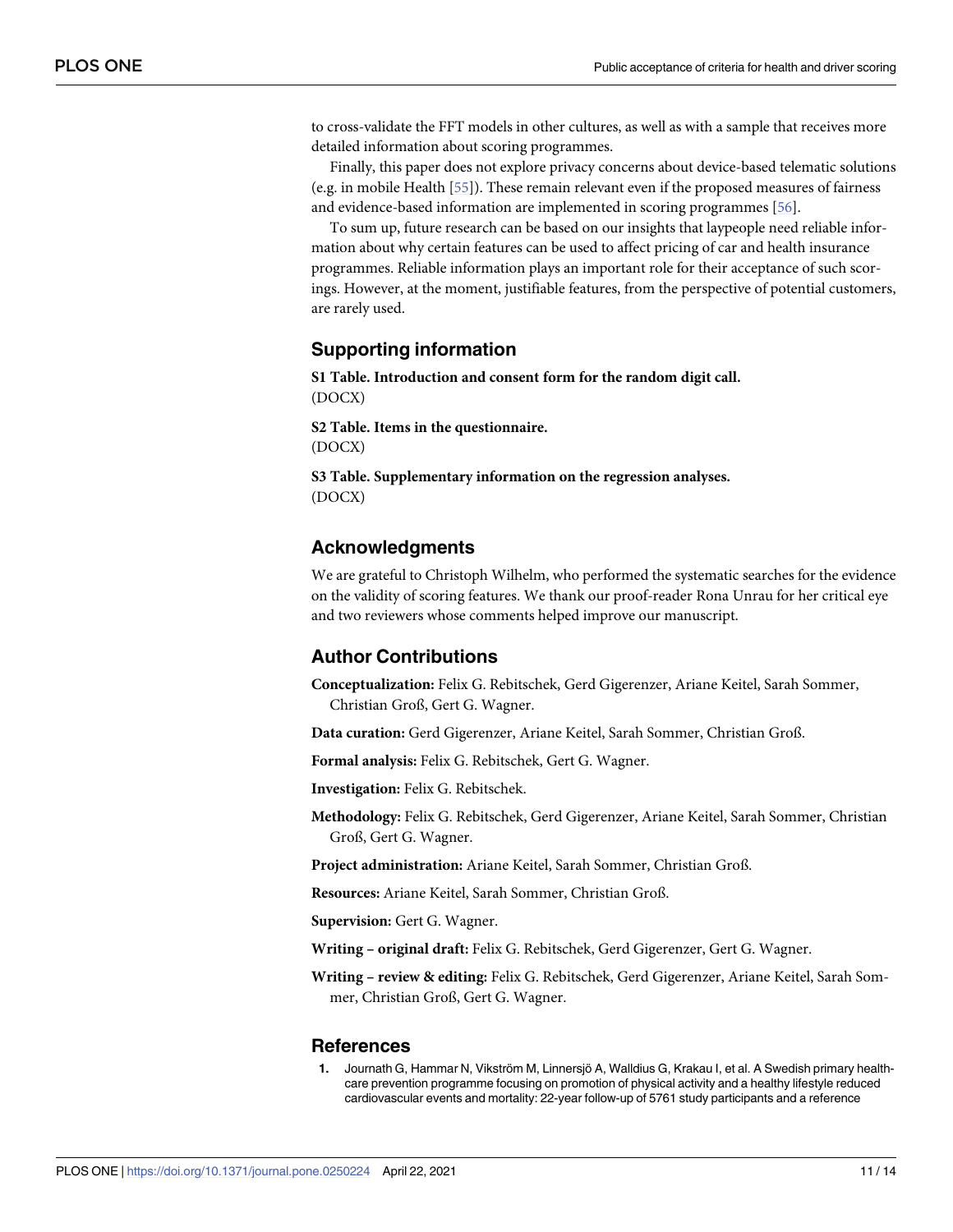group. British Journal of Sports Medicine. 2020; 54(21):1294–9. [https://doi.org/10.1136/bjsports-2019-](https://doi.org/10.1136/bjsports-2019-101749) [101749](https://doi.org/10.1136/bjsports-2019-101749) PMID: [32680841](http://www.ncbi.nlm.nih.gov/pubmed/32680841)

- <span id="page-11-0"></span>**[2](#page-0-0).** Arentz C, Rehm R. Behavior-based tariffs in health insurance: Compatibility with the German system. Otto-Wolff-Discussion Paper, 2016.
- **[3](#page-0-0).** McFall L, Meyers G, Hoyweghen IV. Editorial: The personalisation of insurance: Data, behaviour and innovation. Big Data & Society. 2020; 7(2):2053951720973707. [https://doi.org/10.1177/](https://doi.org/10.1177/2053951720973707) [2053951720973707](https://doi.org/10.1177/2053951720973707)
- **[4](#page-1-0).** SVRV. Verbrauchergerechtes Scoring. 2018.
- **[5](#page-1-0).** Creemers R. China's social credit system: an evolving practice of control. Available at SSRN 3175792. 2018.
- **[6](#page-1-0).** Dressel J, Farid H. The accuracy, fairness, and limits of predicting recidivism. Science Advances. 2018; 4(1):eaao5580. <https://doi.org/10.1126/sciadv.aao5580> PMID: [29376122](http://www.ncbi.nlm.nih.gov/pubmed/29376122)
- **[7](#page-1-0).** Christl W, Spiekermann S. Networks of control. A report on corporate surveillance, digital tracking, big data & privacy. facultas, 2016 3708914732.
- **[8](#page-1-0).** Stock S, Schmidt H, Büscher G, Gerber A, Drabik A, Graf C, et al. Financial incentives in the German Statutory Health Insurance: new findings, new questions. Health policy. 2010; 96(1):51–6. [https://doi.](https://doi.org/10.1016/j.healthpol.2009.12.015) [org/10.1016/j.healthpol.2009.12.015](https://doi.org/10.1016/j.healthpol.2009.12.015) PMID: [20106543](http://www.ncbi.nlm.nih.gov/pubmed/20106543)
- **[9](#page-1-0).** Ayuso M, Guillen M, Nielsen JP. Improving automobile insurance ratemaking using telematics: incorporating mileage and driver behaviour data. Transportation. 2019; 46(3):735–52.
- [10](#page-1-0). Friedel H, Nürnberg V. Bonusprogramme als Differenzierungsmerkmal im Wettbewerb der Krankenkassen. Gesundheits- und Sozialpolitik. 2010; 64(3):40–4.
- **[11](#page-1-0).** Bödeker W, Moebus S. Ausgaben der gesetzlichen Krankenversicherung für Gesundheitsförderung und Prävention 2012–2017: Positive Effekte durch das Präventionsgesetz? Das Gesundheitswesen. 2020; 82(03):282–7.
- **[12](#page-1-0).** Baecke P, Bocca L. The value of vehicle telematics data in insurance risk selection processes. Decision Support Systems. 2017; 98:69–79.
- **[13](#page-1-0).** Giles EL, Robalino S, McColl E, Sniehotta FF, Adams J. The effectiveness of financial incentives for health behaviour change: systematic review and meta-analysis. PloS one. 2014; 9(3):e90347. [https://](https://doi.org/10.1371/journal.pone.0090347) [doi.org/10.1371/journal.pone.0090347](https://doi.org/10.1371/journal.pone.0090347) PMID: [24618584](http://www.ncbi.nlm.nih.gov/pubmed/24618584)
- **[14](#page-1-0).** Tambor M, Pavlova M, Golinowska S, Arsenijevic J, Groot W. Financial incentives for a healthy life style and disease prevention among older people: a systematic literature review. BMC Health Services Research. 2016; 16(5):405–14. <https://doi.org/10.1186/s12913-016-1517-0> PMID: [27608973](http://www.ncbi.nlm.nih.gov/pubmed/27608973)
- [15](#page-1-0). Friedrichs M, Friedel H, Bödeker W. Teilnehmerstruktur und ökonomischer Nutzen präventiver Bonusprogramme in der betrieblichen Krankenversicherung [Participant Structure and Economic Benefit of Prevention Bonus Programmes in Company Health Insurance Funds]. Das Gesundheitswesen. 2009; 71(10):623–7. <https://doi.org/10.1055/s-0029-1239571> PMID: [19885763](http://www.ncbi.nlm.nih.gov/pubmed/19885763)
- **16.** Augurzky B, Reichert AR, Schmidt CM. The effect of a bonus program for preventive health behavior on health expenditures. 2012 Contract No.: 373.
- **[17](#page-1-0).** Faulkner G, Dale LP, Lau E. Examining the use of loyalty point incentives to encourage health and fitness centre participation. Preventive Medicine Reports. 2019; 14:100831. [https://doi.org/10.1016/j.](https://doi.org/10.1016/j.pmedr.2019.100831) [pmedr.2019.100831](https://doi.org/10.1016/j.pmedr.2019.100831) PMID: [30886815](http://www.ncbi.nlm.nih.gov/pubmed/30886815)
- [18](#page-1-0). Jordan S, von der Lippe E, Hagen C. Verhaltenspräventive Maßnahmen zur Ernährung, Bewegung und Entspannung. Gesundheitsberichterstattung des Bundes. 2009: 23.
- **[19](#page-1-0).** Meyers G, Hoyweghen IV. 'Happy failures': Experimentation with behaviour-based personalisation in car insurance. Big Data & Society. 2020; 7(1):2053951720914650.
- **[20](#page-1-0).** Düsterhöft A, Heronymus N. Für wen Telematik-Tarife wirklich lohnen. Finanztip. 2020.
- **[21](#page-1-0).** Bonusprogramme in der GKV zwischen Motivation und Kundenbindung. Heute und Morgen GmbH, Gesundheitsforen Leipzig, 2017.
- **[22](#page-1-0).** Jordan S, von der Lippe E, Starker A, Franke A. Wer nimmt an Bonusprogrammen der gesetzlichen Krankenversicherung teil?–Ergebnisse aus der Studie "Gesundheit in Deutschland aktuell 2009"(GEDA09). Dtsch Med Wochenschr. 2012; 137(S 03):A159.
- **[23](#page-1-0).** Vickrey W. Automobile accidents, tort law, externalities, and insurance: An economist's critique. Law and Contemporary Problems. 1968; 33(3):464–87.
- **[24](#page-1-0).** Gao G, Wüthrich MV. Convolutional neural network classification of telematics car driving data. Risks. 2019; 7(1):6.
- [25](#page-1-0). Pérez-Marín AM, Guillen M, Alcañiz M, Bermúdez L. Quantile Regression with Telematics Information to Assess the Risk of Driving above the Posted Speed Limit. Risks. 2019; 7(3):80.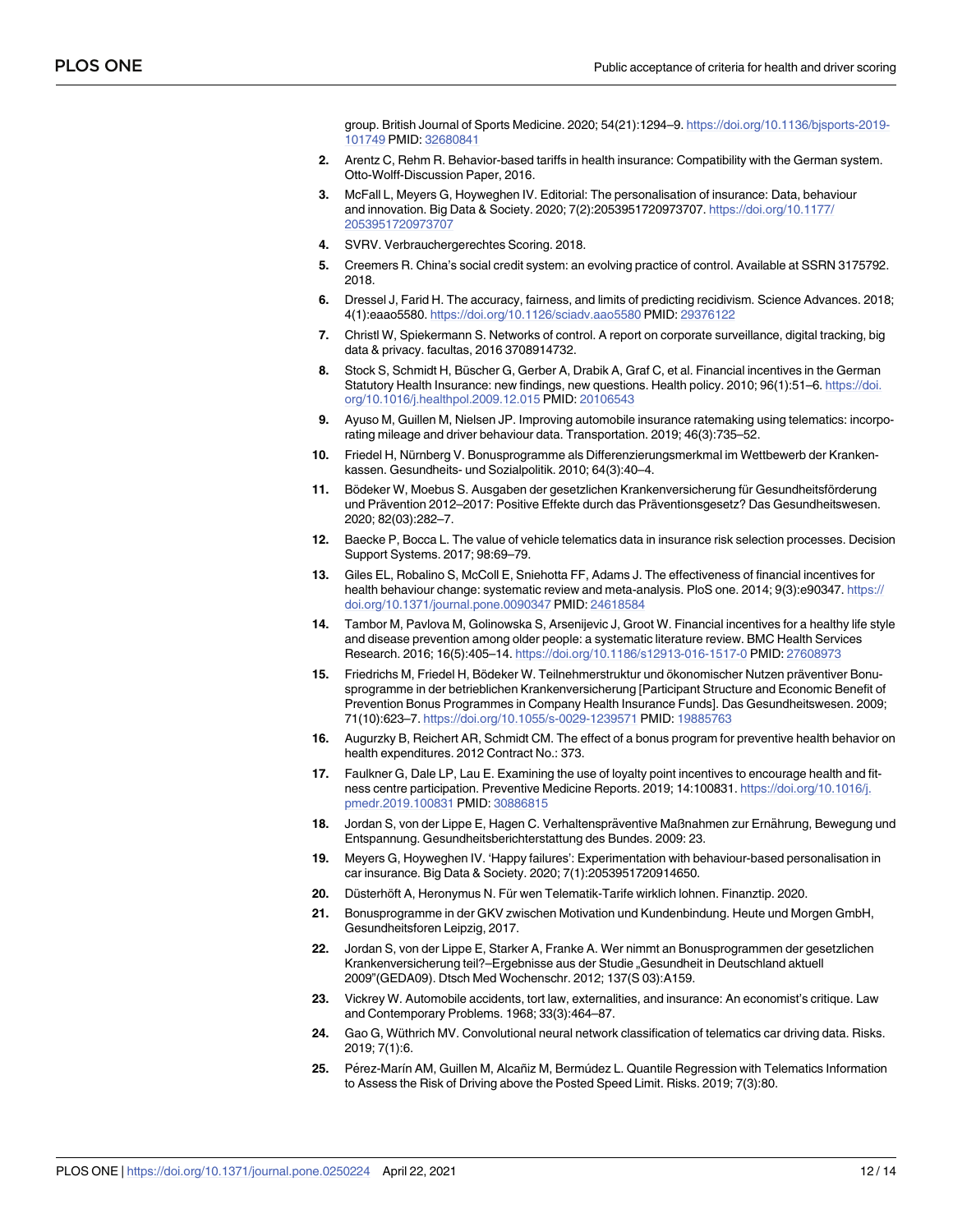- <span id="page-12-0"></span>[26](#page-2-0). Henkel M, Heck T, Göretz J, editors. Rewarding fitness tracking—The communication and promotion of health insurers' bonus programs and the use of self-tracking data. International Conference on Social Computing and Social Media; 2018: Springer.
- **[27](#page-2-0).** Kuo K, Lupton D. Towards Explainability of Machine Learning Models in Insurance Pricing. arXiv preprint arXiv:200310674. 2020.
- **[28](#page-2-0).** Martignon L, Katsikopoulos KV, Woike JK. Categorization with limited resources: A family of simple heuristics. Journal of Mathematical Psychology. 2008; 52(6):352–61.
- **[29](#page-2-0).** Managing speed. World Health Organization, 2017.
- **[30](#page-2-0).** Global Status Report on Road Safety 2018. Geneva. World Health Organization, 2018.
- **[31](#page-2-0).** Verkehrssicherheitsrat D. Unfälle in der Dunkelheit—Dokumentation eines Expertengesprächs beim Hauptverband der gewerblichen Berufsgenossenschaften auf Einladung des Deutschen Verkehrssicherheitsrates eV. Bonn: DVR, 2003.
- **[32](#page-2-0).** Beck LF, Downs J, Stevens MR, Sauber-Schatz EK. Rural and urban differences in passenger-vehicle– occupant deaths and seat belt use among adults—United States, 2014. MMWR Surveillance Summaries. 2017; 66(17):1. <https://doi.org/10.15585/mmwr.ss6617a1> PMID: [28934184](http://www.ncbi.nlm.nih.gov/pubmed/28934184)
- **[33](#page-2-0).** Verkehrssicherheitsrat D. Unfallstatistik Deutschland 2019. Available from: [https://www.dvr.de/](https://www.dvr.de/unfallstatistik/de/) [unfallstatistik/de/.](https://www.dvr.de/unfallstatistik/de/)
- **[34](#page-2-0).** Reichart G. Menschliche Zuverlässigkeit beim Führen von Kraftfahrzeugen (Human Reliability in Driving Road Vehicles): Ph. D. Thesis, University of Munich, Germany; 2000.
- **[35](#page-2-0).** Mühl K, Koob V, Stoll T, Baumann M, editors. Driving with foresight-evaluating the effect of cognitive distraction and experience on anticipating events in traffic. Proceedings of the international driving symposium on human factors in driver assessment, training and vehicle design; 2019: University of Iowa Public Policy Center.
- **[36](#page-2-0).** Vandelanotte C, Van Itallie A, Brown W, Mummery WK, Duncan MJ. Every Step Counts: Understanding the Success of Implementing The 10,000 Steps Project. Studies in Health Technology and Informatics. 2020; 268:15–30. <https://doi.org/10.3233/SHTI200003> PMID: [32141876](http://www.ncbi.nlm.nih.gov/pubmed/32141876)
- **[37](#page-2-0).** Saldías MEP, Vega DM, Fernández IL, Ramírez JV. How many daily steps are really enough for adolescents? A cross-validation study. Retos: nuevas tendencias en educación física, deporte y recreación. 2018;(33):241–6.
- **[38](#page-2-0).** Chaput J-P, Dutil C, Sampasa-Kanyinga H. Sleeping hours: what is the ideal number and how does age impact this? Nature and Science of Sleep. 2018; 10:421. <https://doi.org/10.2147/NSS.S163071> PMID: [30568521](http://www.ncbi.nlm.nih.gov/pubmed/30568521)
- **[39](#page-2-0).** Hirshkowitz M, Whiton K, Albert SM, Alessi C, Bruni O, DonCarlos L, et al. National Sleep Foundation's sleep time duration recommendations: methodology and results summary. Sleep Health. 2015; 1 (1):40–3. <https://doi.org/10.1016/j.sleh.2014.12.010> PMID: [29073412](http://www.ncbi.nlm.nih.gov/pubmed/29073412)
- **[40](#page-2-0).** Chiva-Blanch G, Badimon L. Benefits and Risks of Moderate Alcohol Consumption on Cardiovascular Disease: Current Findings and Controversies. Nutrients. 2020; 12(1):108.
- **[41](#page-2-0).** Flegal KM, Kit BK, Orpana H, Graubard BI. Association of all-cause mortality with overweight and obesity using standard body mass index categories: a systematic review and meta-analysis. JAMA. 2013; 309(1):71–82. <https://doi.org/10.1001/jama.2012.113905> PMID: [23280227](http://www.ncbi.nlm.nih.gov/pubmed/23280227)
- **[42](#page-2-0).** Prasad V, Lenzer J, Newman DH. Why cancer screening has never been shown to" save lives"-and what we can do about it. BMJ: British Medical Journal (Online). 2016; 352.
- **[43](#page-2-0).** Boyle P. Cancer, cigarette smoking and premature death in Europe: a review including the Recommendations of European Cancer Experts Consensus Meeting, Helsinki, October 1996. Lung cancer. 1997; 17(1):1–60. [https://doi.org/10.1016/s0169-5002\(97\)00648-x](https://doi.org/10.1016/s0169-5002%2897%2900648-x) PMID: [9194026](http://www.ncbi.nlm.nih.gov/pubmed/9194026)
- **[44](#page-3-0).** Rebitschek FG, Groß C, Keitel A, Brümmer M, Gigerenzer G, Wagner GG. Dokumentation einer empirischen Pilot-Studie zum Wissen über und zur Bewertung von Verbraucherscoring. Berlin: Sachverständigenrat für Verbraucherfragen; 2018.
- [45](#page-3-0). Infas. Verbraucher-Scoring: Repräsentativbefragung zur Akzeptanz und Kenntnis über (neuartige) Scoring-Methoden. Berlin: Sachverständigenrat für Verbraucherfragen, 2018.
- **[46](#page-4-0).** Phillips ND, Neth H, Woike JK, Gaissmaier W. FFTrees: A toolbox to create, visualize, and evaluate fast-and-frugal decision trees. Judgment and Decision making. 2017; 12(4):344–68.
- **[47](#page-6-0).** Mousavi S, Gigerenzer G. Risk, uncertainty, and heuristics. Journal of Business Research. 2014; 67 (8):1671–8.
- **[48](#page-6-0).** Gigerenzer G, Brighton H. Homo heuristicus: Why biased minds make better inferences. Topics in Cognitive Science. 2009; 1(1):107–43. <https://doi.org/10.1111/j.1756-8765.2008.01006.x> PMID: [25164802](http://www.ncbi.nlm.nih.gov/pubmed/25164802)